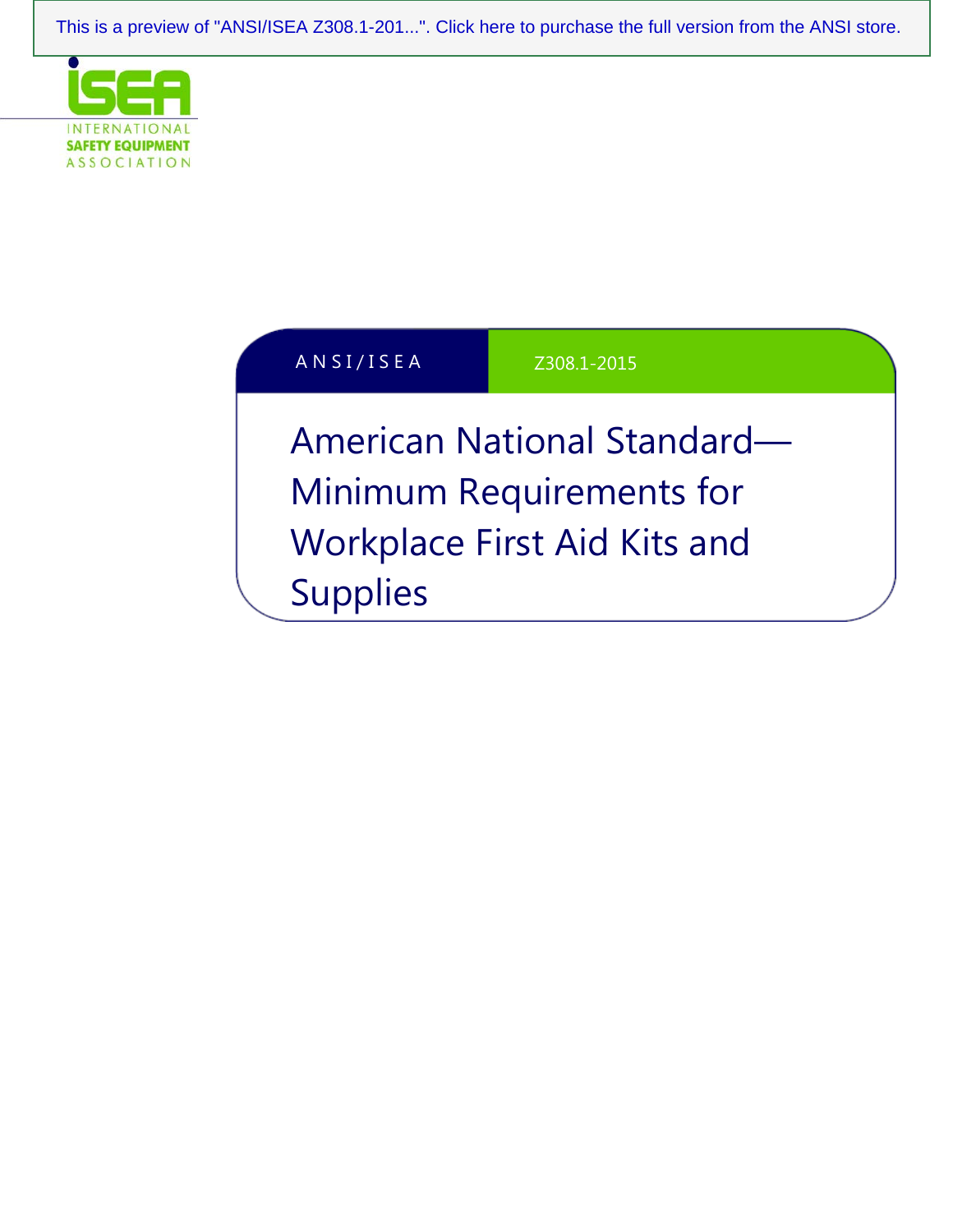[This is a preview of "ANSI/ISEA Z308.1-201...". Click here to purchase the full version from the ANSI store.](https://webstore.ansi.org/Standards/ISEA/ANSIISEAZ3082015?source=preview)

**ANSI/ISEA Z308.1-2015 Revision of**  ANSI/ISEA Z308.1-2014

**American National Standard— Minimum Requirements for Workplace First Aid Kits and Supplies**

**Secretariat International Safety Equipment Association**

Approved June 17, 2015 **American National Standards Institute, Inc.**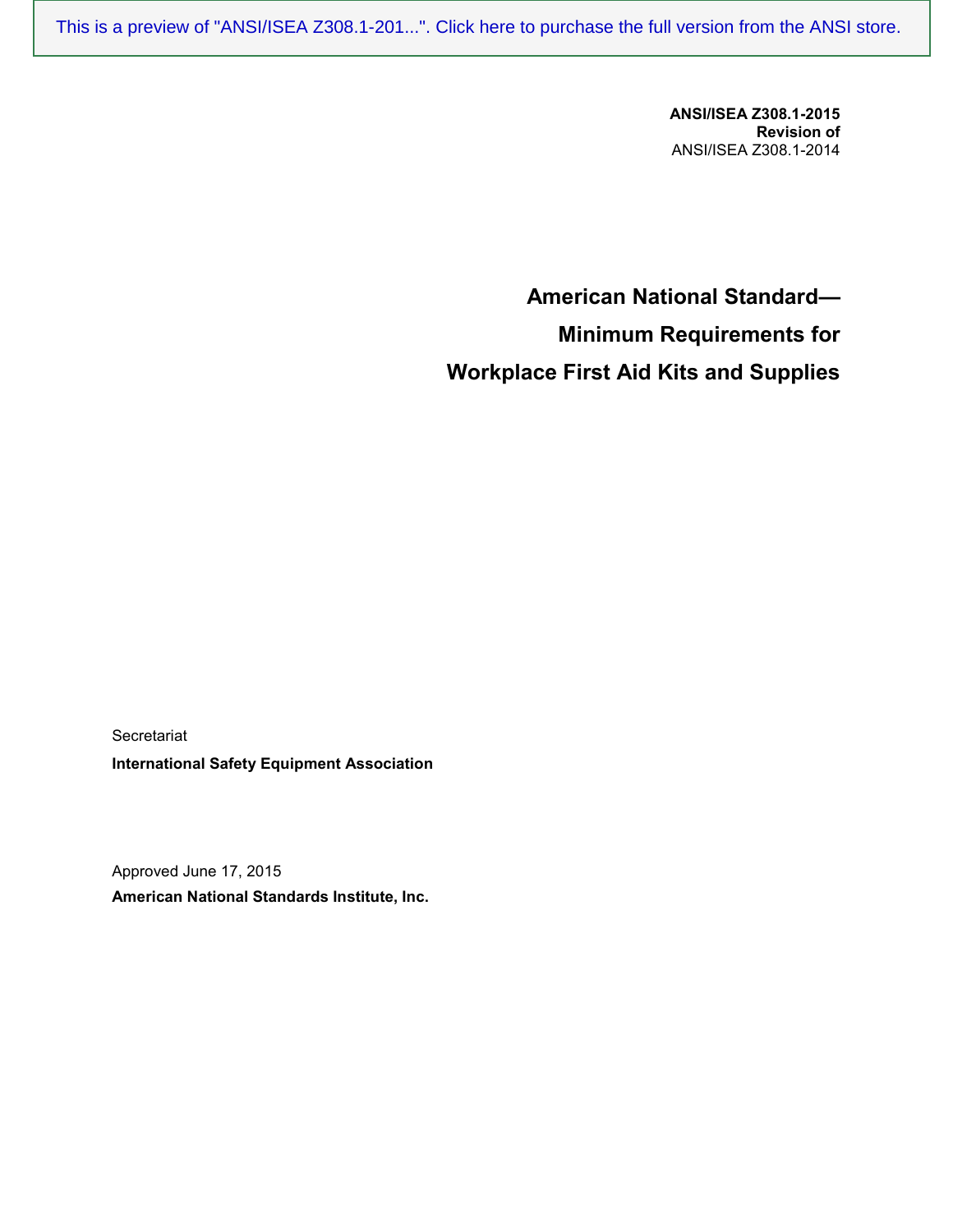An American National Standard implies a consensus of those substantially concerned with its scope and provisions. An American National Standard is intended as a guide to aid the manufacturer, the consumer, and general public. The existence of an American National Standard does not in any respect preclude anyone, whether he has approved the standard or not, from manufacturing, marketing, purchasing, or using products, processes, or procedures not conforming to the standard. American National Standards are subject to periodic review and users are cautioned to obtain the latest edition.

**CAUTION NOTICE:** This American National Standard may be revised or withdrawn at any time. The procedures of the American National Standards Institute require that action be taken to reaffirm, revise, or withdraw this standard no later than five years from the date of publication. Purchasers of American National Standards may receive current information on all standards by calling or writing the American National Standards Institute.

Published by

American National Standard

#### **International Safety Equipment Association 1901 North Moore Street, Suite 808, Arlington, Virginia 22209**

Copyright by International Safety Equipment Association All rights reserved.

No part of this publication may be reproduced in any form, in an electronic retrieval system or otherwise, without the prior written permission of the publisher.

Printed in the United States of America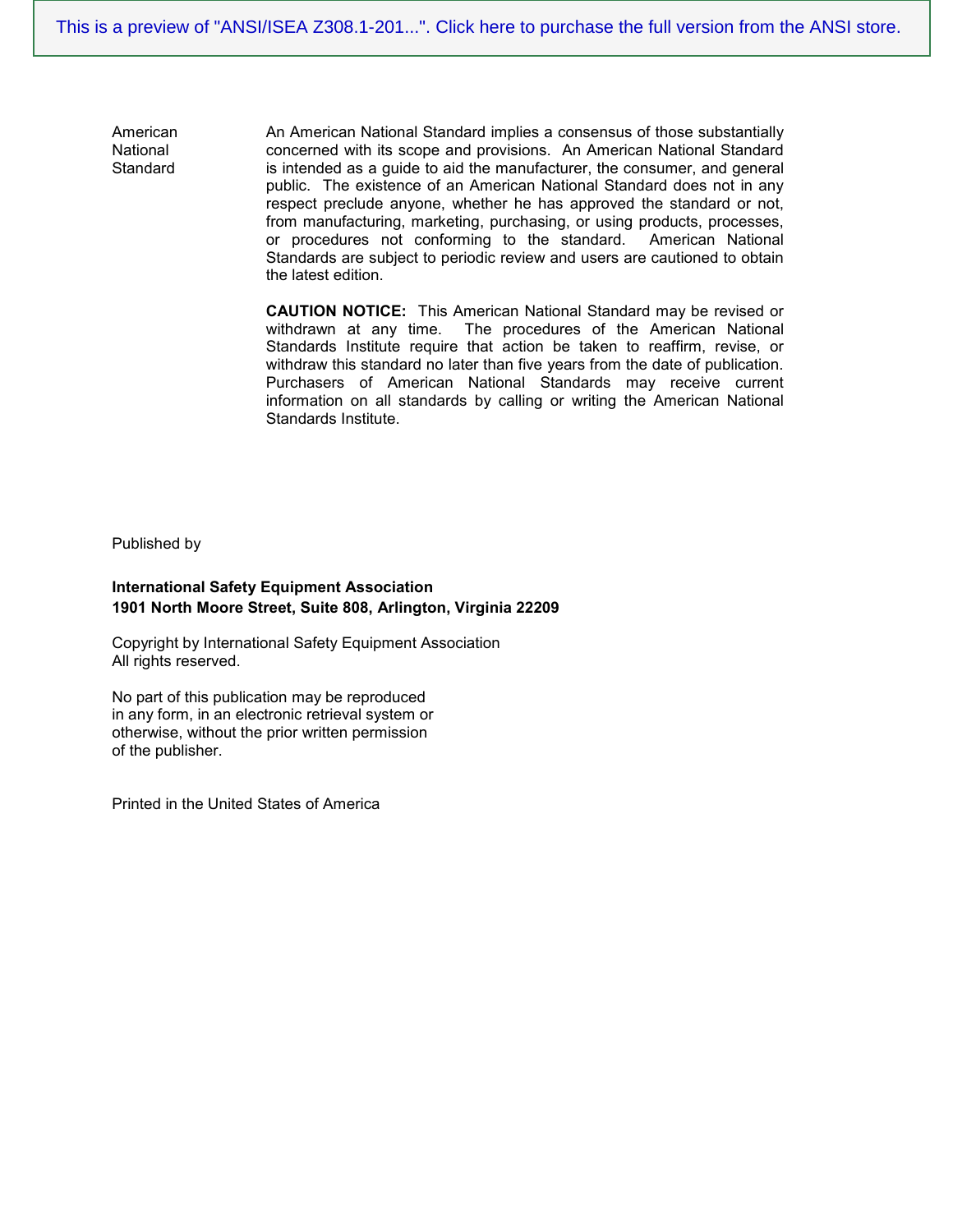#### **Foreword**

(This Foreword is not part of American National Standard ANSI/ISEA Z308.1-2015).

The International Safety Equipment Association (ISEA), in conjunction with leading industry stakeholders, developed this standard in 2014, updating and expanding ANSI/ISEA Z308.1-2009. A subsequent revision in 2015 corrected a minor technical revision to the 2014 edition. The standard classifies first aid kits based on the assortment and quantity of first aid supplies intended to deal with most types of injuries and sudden illnesses encountered in the workplace including: major wounds, minor wounds (cuts and abrasions), minor burns, sprains and strains, and eye injuries.

The assortment and quantity of supplies included in a first aid kit were chosen based upon a review of increased workplace incidents requiring first aid treatment, similar international standards and current practices in treating injuries. This revision introduces two classes of first aid kits: Class A kits with contents designed to deal with most common types of workplace injuries, and Class B kits with a broader range and quantity of supplies to deal with injuries in more complex or high-risk environments. By expanding the items in a basic first aid kit, employees will have greater access to items needed to treat common workplace injuries. Many of the first aid supplies previously identified as being recommendations in the 2009 standard are now required for both newly-designated kit types. In addition, scissors are to be included in both classes of kits and a splint and a tourniquet are both required for a Class B first aid kit.

In an effort to emphasize the importance of the contents included in the first aid kit, rather than the configuration in which they are provided, specific requirements for unitized first aid kits have been removed from the 2014 edition. Guidance on color-coding of first aid supplies for these configurations of kits is included in the appendix to provide users and suppliers with an easy reference when identifying and stocking first aid items.

In deciding which class of kit is more appropriate for a given workplace, employers should consider the risks and task load of the work environment and the potential severity and likelihood of occurrence of an injury. Employers should also consider whether multiple first aid kits are needed, based on the number of employees, physical layout of the work environment and the remoteness of the worksite to emergency services. These same considerations can be taken into account when determining if a first aid kit should be augmented with additional supplies, as noted in the appendix of this standard.

Suggestions for improvement of this standard are welcome. They should be sent to ISEA, 1901 N. Moore Street, Suite 808, Arlington, VA 22209, [isea@safetyequipment.org.](mailto:isea@safetyequipment.org)

The standard drafting committee included: American Red Cross, Honeywell Safety Products, Water-Jel Technologies, and Zee Medical. This standard was processed and approved using consensus procedures prescribed by the American National Standards Institute. The following organizations were contacted prior to the approval of this standard. Inclusion in this list does not necessarily imply that the organization concurred with the submittal of the proposed standard to ANSI.

Acme United Corporation Associated Milk Producers, Inc. Atlas Industrial Contractors A-Z Safety Resources Certified Safety Manufacturing Cole-Preferred Safety Consulting Cree, Inc. Florida Department of Transportation Health and Safety Institute Honeywell Safety Products International Safety Equipment Association Intertek

Mortenson Inc. National Safety Council Oregon Occupational Safety and Health Administration Stony Brook University Hospital Think Safe U.S. Department of Labor – Occupational Safety and Health Administration Washington State Department of Labor and Industries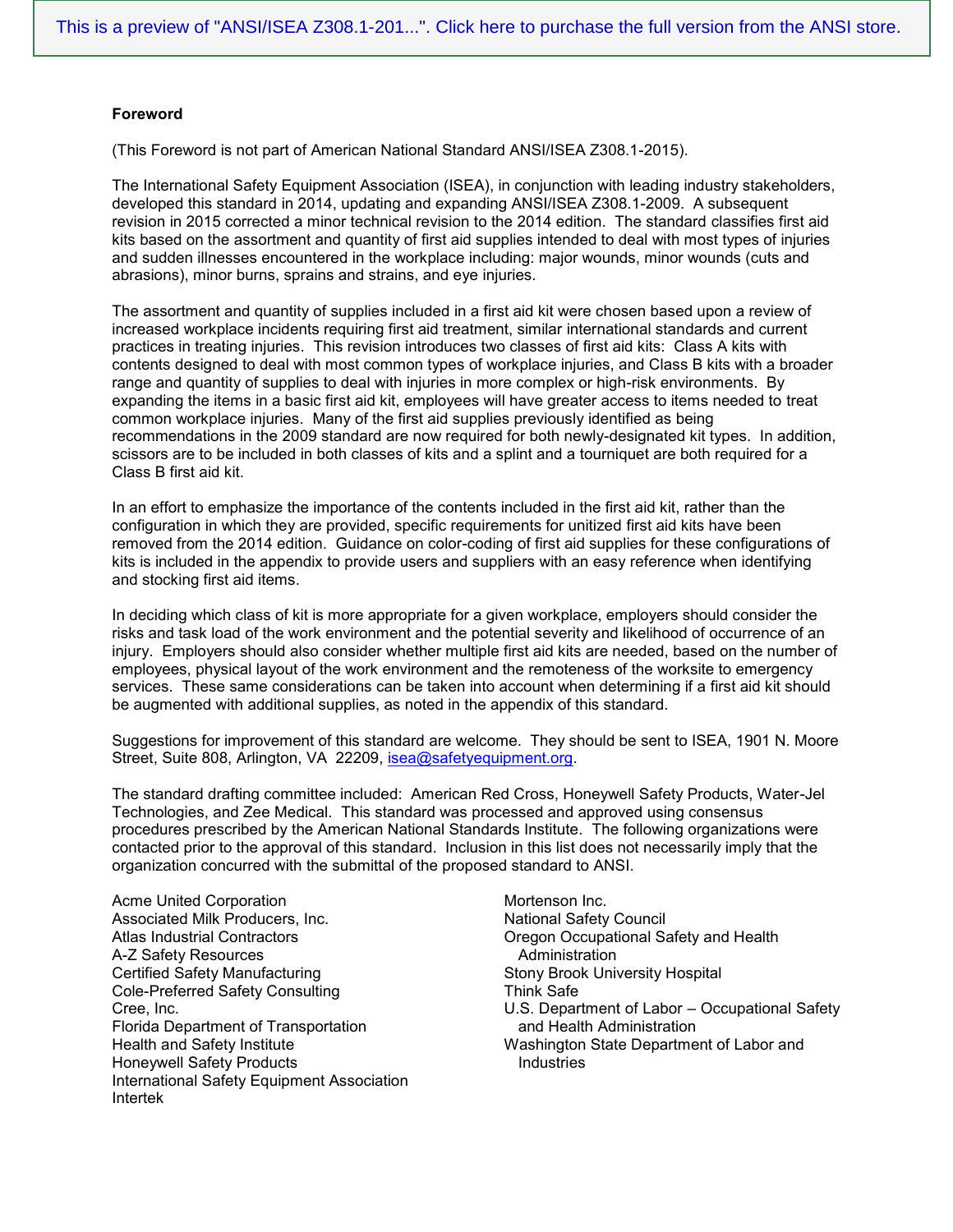# **Contents**

| <b>SECTION</b> |      |  | <b>PAGE</b> |
|----------------|------|--|-------------|
| 1.             |      |  |             |
| 2.             |      |  |             |
| 3.             |      |  |             |
| 4.             |      |  |             |
| 5.             |      |  |             |
|                | 5.1  |  |             |
|                | 5.2  |  |             |
| 6.             |      |  |             |
|                | 6.1  |  |             |
|                | 6.2  |  |             |
|                | 6.3  |  |             |
|                | 6.4  |  |             |
|                | 6.5  |  |             |
|                | 6.6  |  |             |
|                | 6.7  |  |             |
|                | 6.8  |  |             |
|                | 6.9  |  |             |
|                |      |  |             |
|                |      |  |             |
|                |      |  |             |
|                |      |  |             |
|                |      |  |             |
|                |      |  |             |
|                |      |  |             |
|                | 6.17 |  |             |
|                |      |  |             |
|                | 6.19 |  |             |
|                | 6.20 |  |             |
|                | 6.21 |  |             |
| 7 <sub>1</sub> |      |  |             |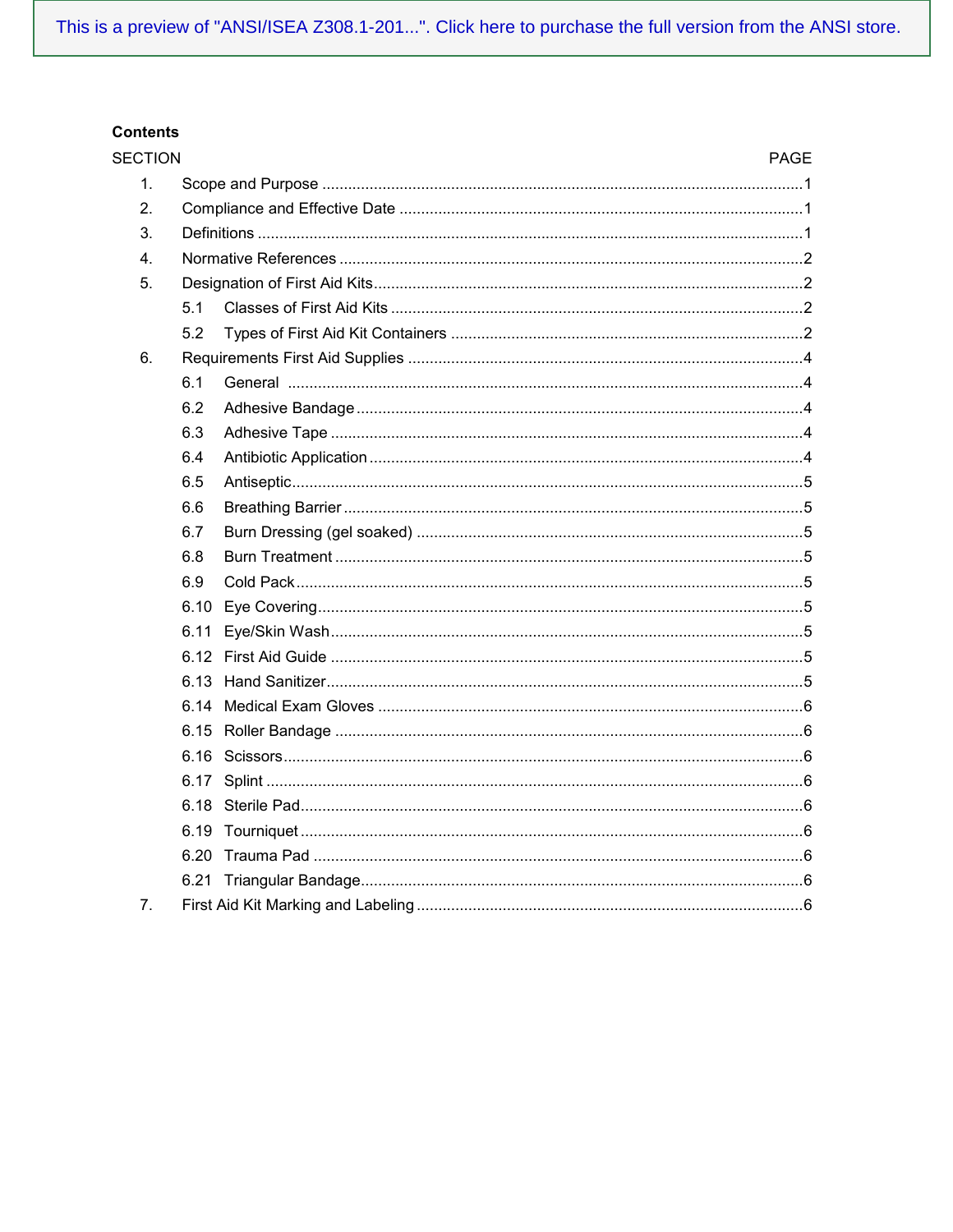## **Tables**

| Table 1.          |                                                                             |  |
|-------------------|-----------------------------------------------------------------------------|--|
| Table 2.          |                                                                             |  |
| Table 3.          |                                                                             |  |
| <b>Figures</b>    |                                                                             |  |
|                   |                                                                             |  |
|                   |                                                                             |  |
| <b>Appendices</b> |                                                                             |  |
|                   |                                                                             |  |
| Appendix B        | Guidance on Ongoing Maintenance, Other First Aid Supplies and Unitized Kits |  |
|                   | $(informative) \dots 19$                                                    |  |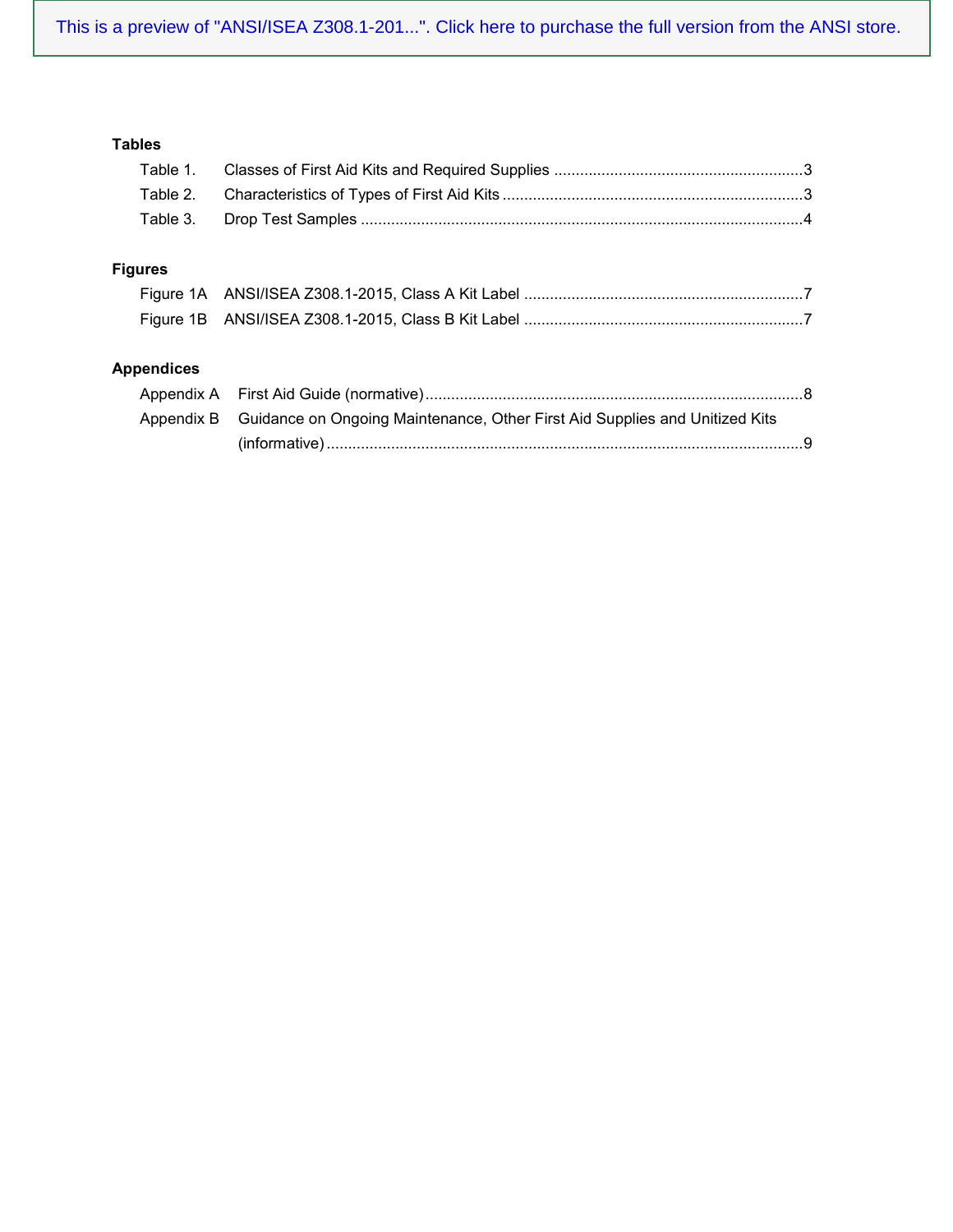[This is a preview of "ANSI/ISEA Z308.1-201...". Click here to purchase the full version from the ANSI store.](https://webstore.ansi.org/Standards/ISEA/ANSIISEAZ3082015?source=preview)